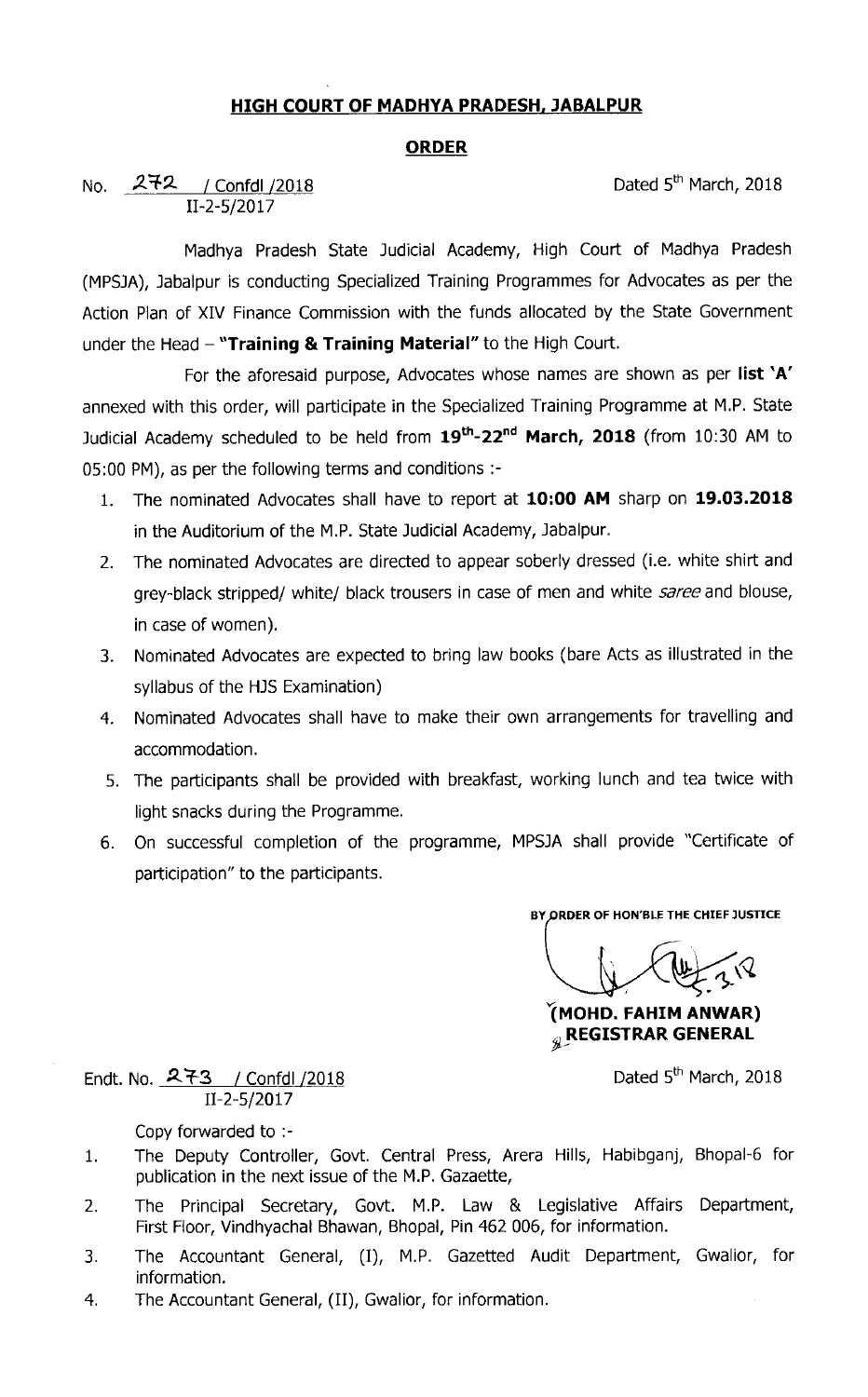- 5. The Secretary, M.P. State Bar Council, High Court of Madhya Pradesh, Jabalpur premises for information and necessary action.
- The District & Sessions Judge, Satna/ Betul/ Chhindwara/ Umariya/ Anuppur/ Seoni/ 6. Sidhi/ Balaghat/ Rewa/ Hoshangabad/ Panna/ Damoh/ Mandla/ Singrauli/ Dindori/ Jabalpur/ Narsinghpur for information and necessary action. You are requested to intimate the nominated Advocates of your District and to ensure participation of the Advocates in the aforesaid Programme.
- 7. Registrar (I.T.), High court of Madhya pradesh, Jabalpur, forsending copy of order by e-mail to following Judicial Offlcers:-
	- 1. District Judge (Inspection), High Court Premises, Jabalpur/ District Judge (Inspection), J E.-1, Judges Enclave, Residency Area, lndore-452001./ District Judge (Inspection), 28/B, Race-course Road, Opposite Maila Ground, Gwalior (M.P.), for information.
	- 2. Principal Registrar, High Court of M.P., Bench Indore, for information
	- 3 Principal Registrar, High Court of M.P., Bench at Gwalior, New High Court Building, City Centre, Gwalior, for information.
	- 4. Member Secretary, M.P. State Legal Services Authority, 574, South Civil Lines, Jabalpur, for information.
	- 5 Principal Registrar (Judicial)/ (Vigilance)/ (I.L.R. & Examlnatlon), High Court of M.P., Jabalpur, for information.
	- 6 Member Secretary, State Court Management System Committee, High Court of M.P., Jabalpur, for information.
	- 7 Registrar (I & L.)/ (District Establishment)/ (Judicial-I)/ (Judicial-Il)/ (Administration)/ (Exam & Labour Judiciary)/ Officer on Special Duty/ Registrar/Secretary, High Court Legal Service Committee, High Court of Madhya Pradesh, Jabalpur, for information.
- 13. Director In-charge/ Additional Director/ Faculty Member (Sr.)/ Faculty Member(Jr.-I)/ Assistant Director/OSD, Madhya Pradesh State Judicial Academy, Jabalpur for information.
- 14. Registrar(E)/ Account Officer/ Budget Officer/ Joint Registrar (Protocol)/ Deputy Registrar (Judlcial), High Court of Madhya Pradesh, Jabalpur, for information
- 15. Registrar-cum-P.P.S. to Hon'ble the Chief Justice, High Court of Madhya Pradesh, Jabalpur, for placing the same before Hon'ble the Chief Justice for kind information.
- 16. P.S. to Hon'ble Shri Justice **High Court of M.P.**, Jabalpur/Bench lndore for placing the same before His Lordship for kind information.
- 17. Section Officer, Pension/ Budget/ Assistant (Work)/ Complaint/ Pay Fixation (Gazetted)/ Advance/ Leave (Gazetted)/ Checker/ Library, High Court of M.P., Jabalpur for information.
- 18. P.S. to Registrar General, High Court of Madhya Pradesh, Jabalpur, for information.

'(MOHD. FAHIM ANWAR) **REGISTRAR GENERAL**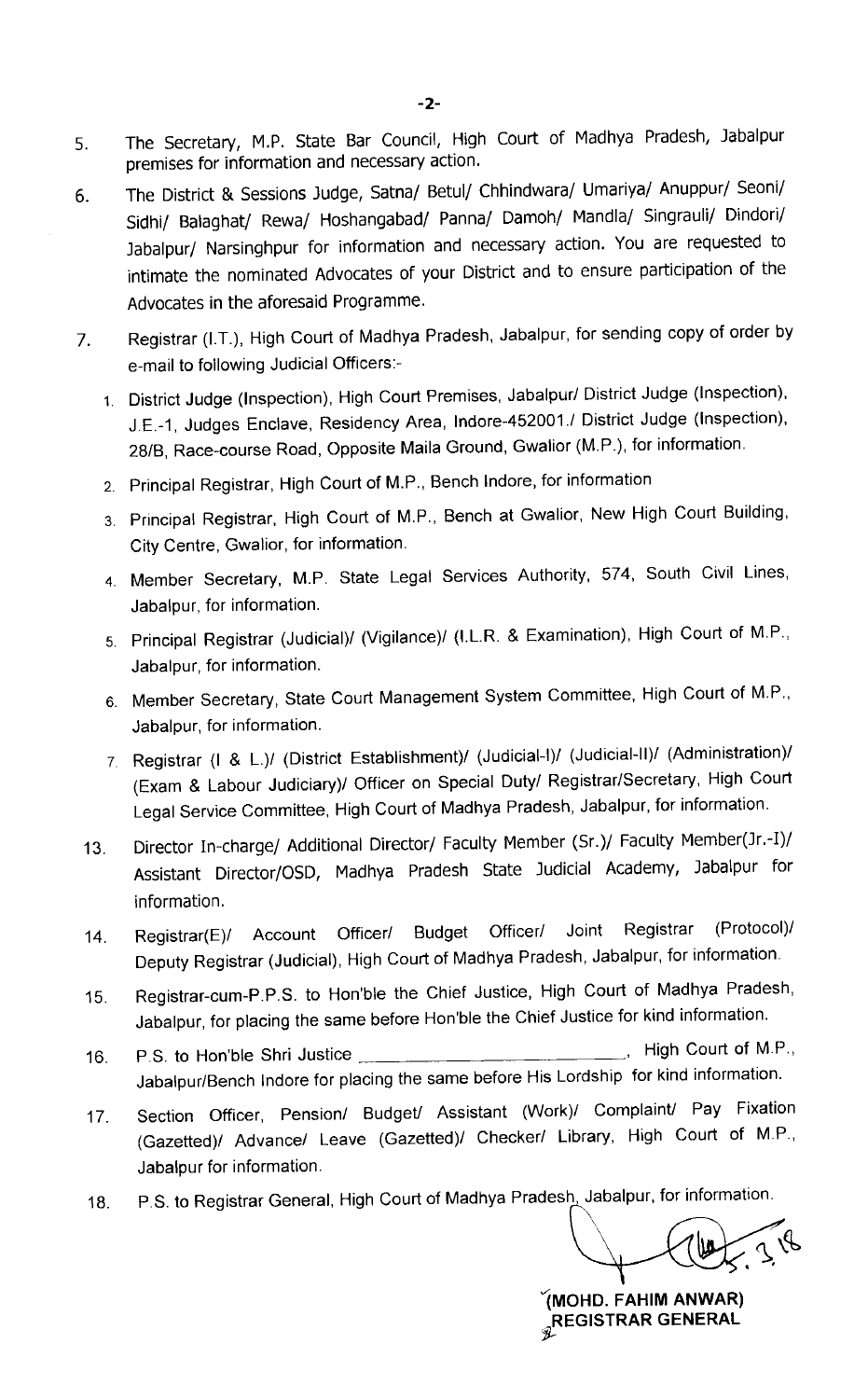| मध्यप्रदेश राज्य न्यायिक अकादमी, उच्च न्यायालय म0प्र0 जबलपुर |  |  |  |  |
|--------------------------------------------------------------|--|--|--|--|
|                                                              |  |  |  |  |

## <u>जबलपुर (दिनांक 19.03.2018 से 22.03.2018)</u>

| S. No.         | <b>Name of Advocate</b>     | <b>Name of District / Tehshil</b> |
|----------------|-----------------------------|-----------------------------------|
| $\mathbf{1}$   | Shri Dinesh Dubey           | Satna                             |
| $\overline{2}$ | Shri Ajay Singh Raghuwanshi | Satna                             |
| 3              | Shri Shivkant Kushwaha      | Amarpatan, Satna                  |
| 4              | Shri Vrandavan Patel        | Amarpatan, Satna                  |
| 5              | Shri Arun Kumar Chaturvedi  | Maihar, Satna                     |
| 6              | Shri Mohammad Arshad Ansari | Maihar, Satna                     |
| 7              | Shri Ajay Singh             | Rampur Baghelan, Satna            |
| 8              | Shri Shyamsundar Rathore    | Betul                             |
| 9              | Shri Ashok Bhol             | Betul                             |
| 10             | Shri Deepak Ashrekar        | Betul                             |
| 11             | Shri Sunil Sonakpuriya      | Betul                             |
| 12             | Smt. Rukhmani               | Multai, Betul                     |
| 13             | Shri Pramod Pawar           | Multai, Betul                     |
| 14             | Shri Nitin Kumar Shende     | Bhainsdehi, Betul                 |
| 15             | Shri Devendra Kumar Chandel | Bhainsdehi, Betul                 |
| 16             | Shri Kalpesh Mathankar      | Amla, Betul                       |
| 17             | Shri Surendra Shatankar     | Amla, Betul                       |
| 18             | Shri Gaurav Bhardwaj        | Chhindwara                        |
| 19             | Shri Rahul Tiwari           | Chhindwara                        |
| 20             | Shri Vishvendra Singh Bais  | Chhindwara                        |
| 21             | Shri Vijay Kusnekar         | Chhindwara                        |
| 22             | Shri Ravi Singhiy           | Chhindwara                        |
| 23             | Shri Vikash Malviya         | Chhindwara                        |
| 24             | Shri Kamlesh Kudve          | Chhindwara                        |
| 25             | Shri Vipendra Vais          | Chhindwara                        |
| 26             | Shri Ankit Suryavanshi      | Chhindwara                        |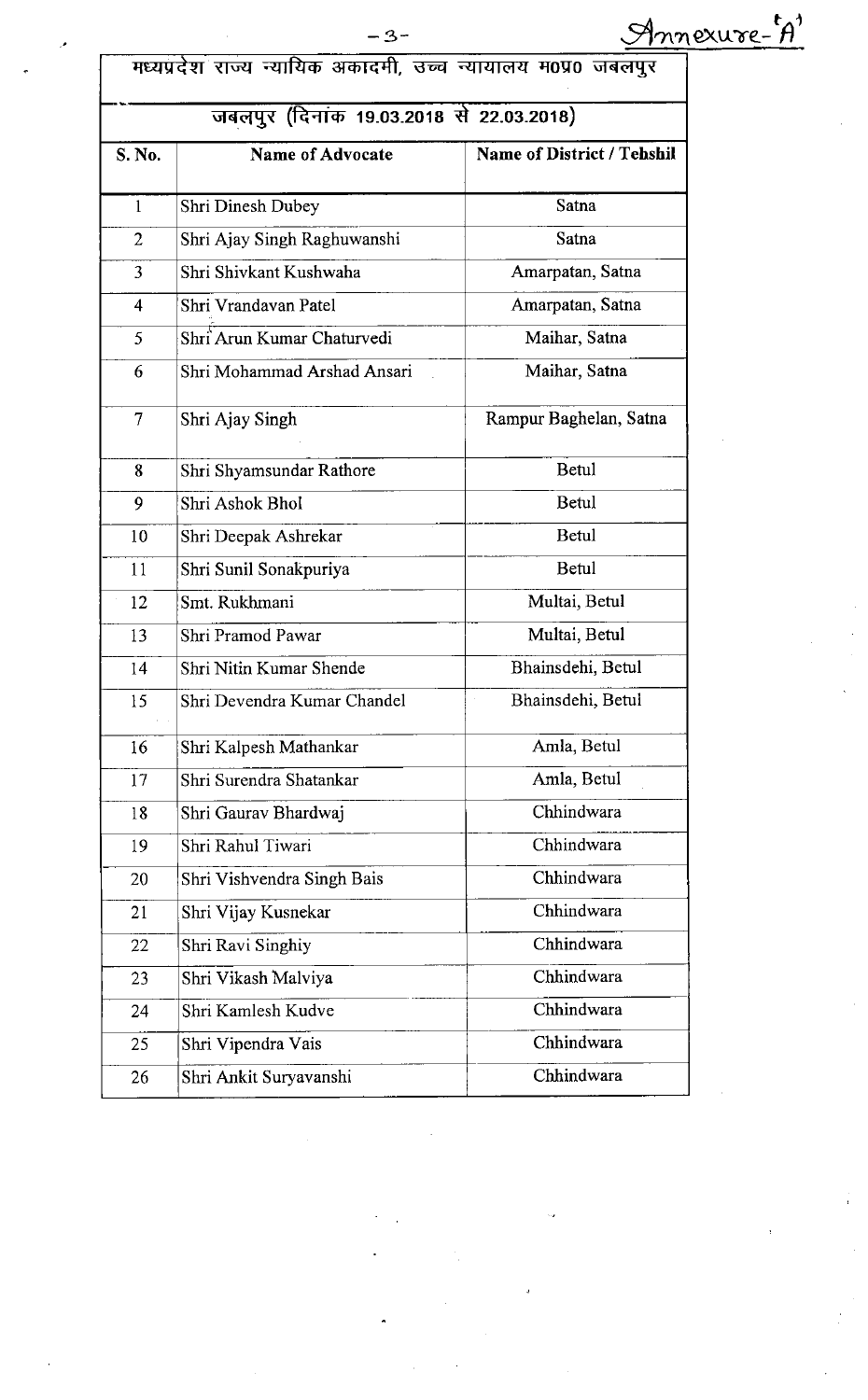| S. No. | <b>Name of Advocate</b>      | <b>Name of District / Tehshil</b> |
|--------|------------------------------|-----------------------------------|
| 27     | Shri Kapil Bhardwaj          | Chhindwara                        |
| 28     | Shri Rakesh Gupta            | Umariya                           |
| 29     | Shri Kuldeep Dwivedi         | Umariya                           |
| 30     | Shri Rajeev Lochan Pandey    | Umariya                           |
| 31     | Shri Amit Shukla             | Umariya                           |
| 32     | Shri Keshav Yadav            | Umariya                           |
| 33     | Shri Sandeep Mishra          | Umariya                           |
| 34     | Shri Kushlendra Tiwari       | Manpur, Umariya                   |
| 35     | Shri Arvind Chaturvedi       | Manpur, Umariya                   |
| 36     | Shri Suresh Vishwakarma      | Pali, Umariya                     |
| 37     | Shri Ramprakash Vishwakarma  | Pali, Umariya                     |
| 38     | Shri Kashiram Singh Banjara  | Rajendragarm, Anuppur             |
| 39     | Shri Pushpendra Kumar Mishra | Anuppur                           |
| 40     | Shri Ramkrishna Soni         | Anuppur                           |
| 41     | Shri Laxman Prasad Patel     | Anuppur                           |
| 42     | Shri Sudeep Singh            | Anuppur                           |
| 43     | Shri Sanjeet Mishra          | Anuppur                           |
| 44     | Shri Dashrath Kewat          | Kotma, Anuppur                    |
| 45     | Shri Anvar Ahmad             | Kotma, Anuppur                    |
| 46     | Shri Sonshay Kewat           | Anuppur                           |
| 47     | Shri Gulab Singh Rathore     | Anuppur                           |
| 48     | Shri Narayan Prasad Bopche   | Seoni                             |
| 49     | Shri Bishram Janghela        | Seoni                             |
| 50     | Shri Mohammad Khalid Khan    | Seoni                             |
| 51     | Shri Anand Golhani           | Lakhnadone, Seoni                 |
| 52     | Shri Deepak Malviya          | Lakhnadone, Seoni                 |
| 53     | Shri Akhilesh Shrivastava    | Lakhnadone, Seoni                 |
| 54     | Shri Anil Golhani            | Lakhnadone, Seoni                 |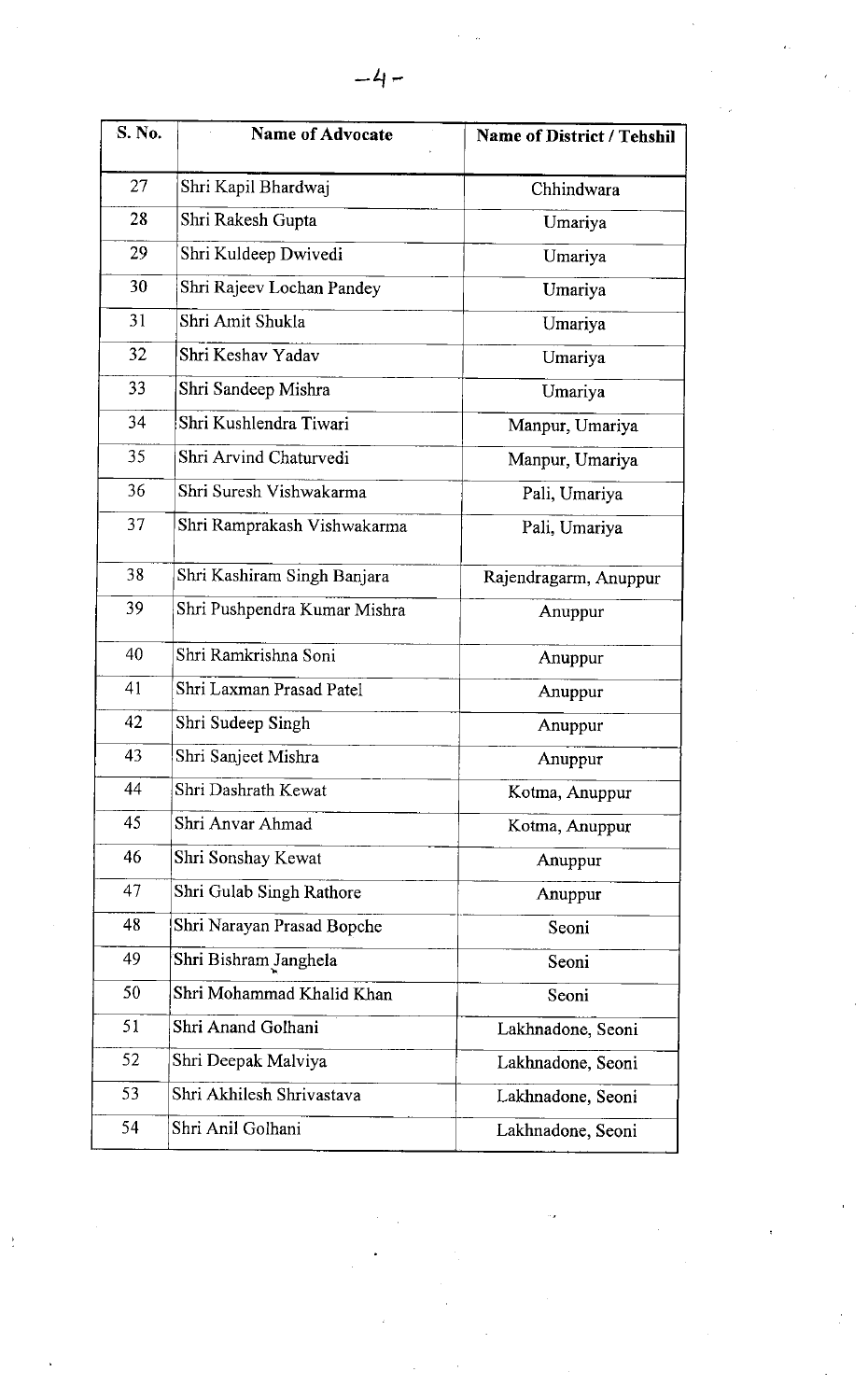| S. No. | Name of Advocate           | <b>Name of District / Tehshil</b> |
|--------|----------------------------|-----------------------------------|
| 55     | Shri Vinay Kumar Nema      | Lakhnadone, Seoni                 |
| 56     | Shri Vijay Kumar Nema      | Lakhnadone, Seoni                 |
| 57     | Shri Pradeep Rajpoot       | Lakhnadone, Seoni                 |
| 58     | Shri Uttam Singh Chauhan   | Sidhi                             |
| 59     | Shri Amitabh Tripathi      | Sidhi                             |
| 60     | Shri Naresh Prasad Pandey  | Sidhi                             |
| 61     | Shri Paramsukh Shukla      | Sidhi                             |
| 62     | Shri Arun Kumar Mishra     | Sidhi                             |
| 63     | Shri Nandlal Pandey        | Sidhi                             |
| 64     | Shri Rohni Prasad Patel    | Sidhi                             |
| 65     | Shri Dwarika Prasad Gupta  | Sidhi                             |
| 66     | Shri Rohit Kumar Mishra    | Sidhi                             |
| 67     | Shri Rajesh Kumar Shukla   | Sidhi                             |
| 68     | Shri Vikram Bhute          | Balaghat                          |
| 69     | Shri Panchamlal Khairwar   | Balaghat                          |
| 70     | Shri Naveen Shrivastava    | Balaghat                          |
| 71     | Dhananjai Deshmukh         | Balaghat                          |
| 72     | Shri Umesh Meshram         | Waraseoni, Balaghat               |
| 73     | Shri Pushpendra Kalihari   | Waraseoni, Balaghat               |
| 74     | Shri Praphul Bopche        | Waraseoni, Balaghat               |
| 75     | Shri Rajkumar Nanda Gauli  | Katangi, Balaghat                 |
| 76     | Shri Vishesh Chaitguru     | Baihar, Balaghat                  |
| 77     | Shri Devashish Taran       | Baihar, Balaghat                  |
| 78     | Shri Shailendra Taran      | Baihar, Balaghat                  |
| 79     | Shri Rajeev Tiwari         | Rewa                              |
| 80     | Shri Gaurav Singh          | Rewa                              |
| 81     | Shri Kaveendranath Dwivedi | Rewa                              |
| 82     | Shri Indrajeet Yadav       | Rewa                              |
| 83     | Shri Banwari Lal Tripathi  | Rewa                              |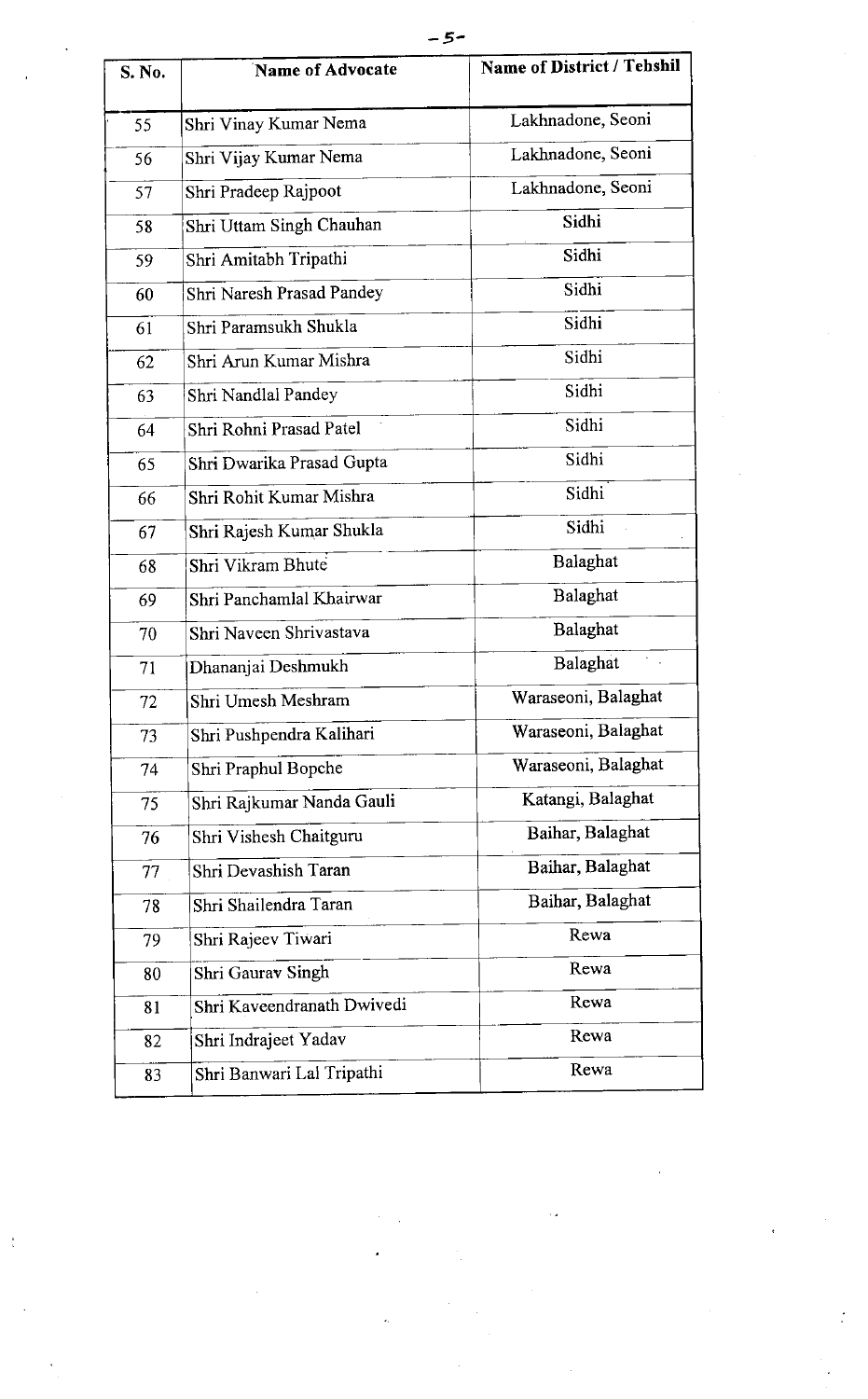| S. No. | <b>Name of Advocate</b>      | <b>Name of District / Tehshil</b> |
|--------|------------------------------|-----------------------------------|
| 84     | Shri Laxmikant Anuragi       | Rewa                              |
| 85     | Shri Jagendra Singh          | Rewa                              |
| 86     | Shri Anoop Singh             | Rewa                              |
| 87     | Shri Dharmendra Pandey       | Rewa                              |
| 88     | Shri Arpanraj Shaket         | Rewa                              |
| 89     | Shri Anurag Dixit            | Hoshangabad                       |
| 90     | Shri Jitendra Sharma         | Hoshangabad                       |
| 91     | Shri Kumar Sahab Patel       | Hoshangabad                       |
| 92     | Shri Kapil Sharma            | Pipariya, Hoshangabad             |
| 93     | Shri Mahendra Chipa          | Pipariya, Hoshangabad             |
| 94     | Shri Pratik Tiwari           | Sohagpur, Hoshangabad             |
| 95     | Sushri Nazmeen Khan          | Sohagpur, Hoshangabad             |
| 96     | Shri Rohit Bajpai            | Itarsi, Hoshangabad               |
| 97     | Shri Deepak Tiwari           | Itarsi, Hoshangabad               |
| 98     | Shri Ramraj Tiwari           | Ajaygarh, Panna                   |
| 99     | Shri Dashrath Gupta          | Ajaygarh, Panna                   |
| 100    | Shri Chaturath Sen           | Ajaygarh, Panna                   |
| 101    | Shri Virendra Kumar Ahirwar  | Pawai, Panna                      |
| 102    | Shri Ajaypal Kushwaha        | Pawai, Panna                      |
| 103    | Shri Rishi Latoriya          | Pawai, Panna                      |
| 104    | Shri Chandrapal Prajapati    | Panna                             |
| 105    | Shri Dinesh Kumar Sharma     | Panna                             |
| 106    | Shri Sunil Kumar Khare       | Panna                             |
| 107    | Shri Krishana Kumar Mishra   | Panna                             |
| 108    | Smt. Gayetri Ladiya          | Damoh                             |
| 109    | Shri Bashant Kumar Bardariya | Damoh                             |
| 110    | Shri Shivshankar Rai         | Damoh                             |
| 111    | Shri Harishchandra Patel     | Damoh                             |
| 112    | Shri Gobardhan Vishkarma     | Damoh                             |

 $\frac{1}{2}$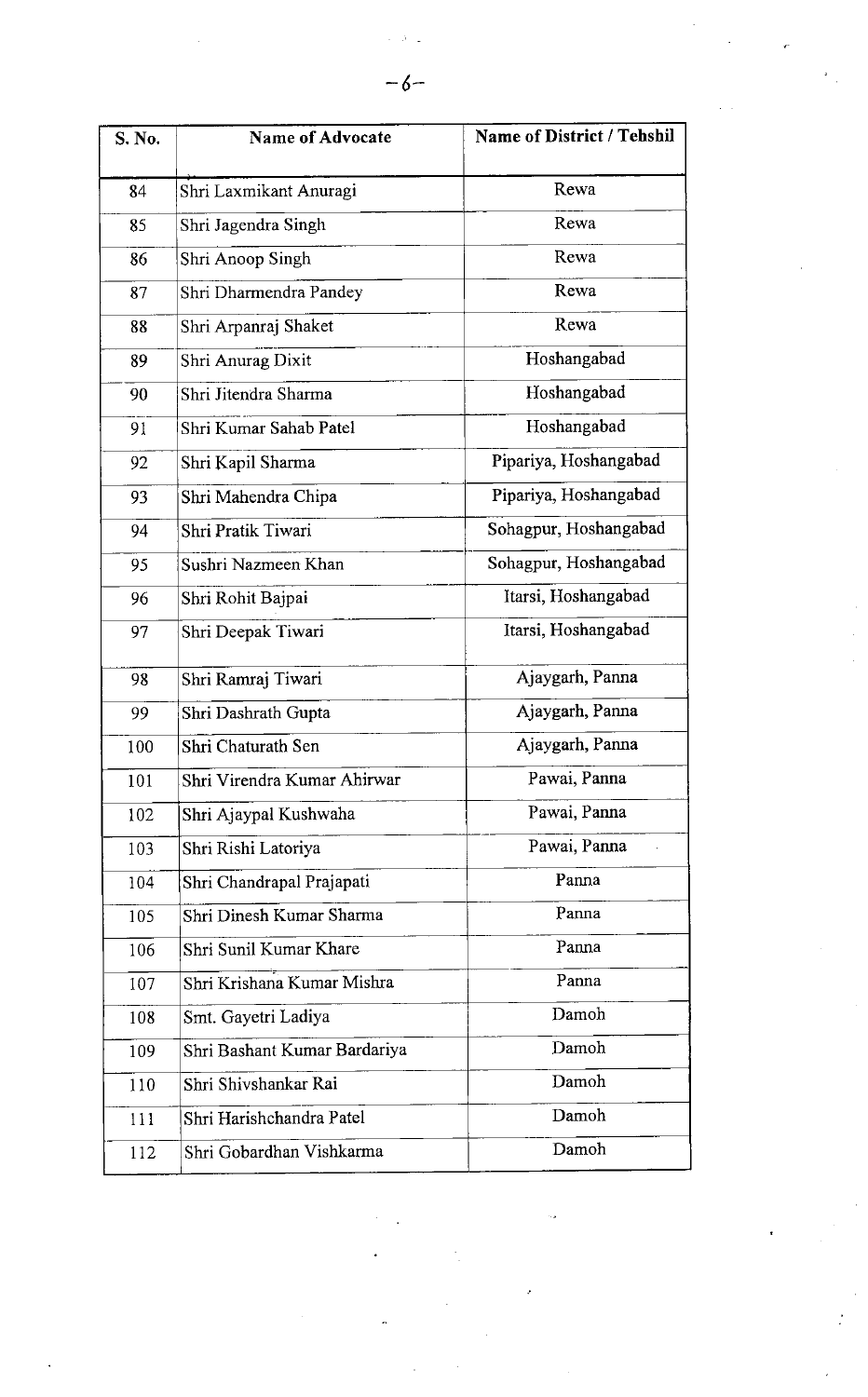| S. No. | <b>Name of Advocate</b>       | <b>Name of District / Tehshil</b> |
|--------|-------------------------------|-----------------------------------|
| 113    | Shri Abdul Zahir Kureshi      | Damoh                             |
| 114    | Shri Ratanlal Shahu           | Tendukheda, Damoh                 |
| 115    | Shri Rahul Kushwaha           | Mandla                            |
| 116    | Shri Ajay Shrivas             | Mandla                            |
| 117    | Shri Rajneesh Ranjan Ushrathe | Mandla                            |
| 118    | Kumari Neelam Patel           | Mandla                            |
| 119    | Shri Sandeep Awashthi         | Mandla                            |
| 120    | Shri Avnish Shrivastava       | Mandla                            |
| 121    | Kumari Shabnam Nisha          | Mandla                            |
| 122    | Shri Nidhish Bajpai           | Mandla                            |
| 123    | Shri Shashank Shukla          | Mandla                            |
| 124    | Shri Shubhank Patel           | Mandla                            |
| 125    | Shri Gyaneshwardas Pandey     | Singroli (Waidhan)                |
| 126    | Shri Prashant Kumar Dubey     | Singroli (Waidhan)                |
| 127    | Shri Manoj Kumar Jaishwal     | Singroli (Waidhan)                |
| 128    | Shri Shivprasad Shah          | Singroli (Waidhan)                |
| 129    | Shri Ashish Kumr Dubey        | Singroli (Waidhan)                |
| 130    | Shri Ramanuj Chaturvedi       | Devsar, Singroli (Waidhan)        |
| 131    | Shri Prabhunath Chaturvedi    | Devsar, Singroli (Waidhan)        |
| 132    | Shri Ramkrishna Kushwaha      | Devsar, Singroli (Waidhan)        |
| 133    | Shri Rakesh Kumar Sindh Bais  | Devsar, Singroli (Waidhan)        |
| 134    | Shri Prakash Kumar Pandey     | Devsar, Singroli (Waidhan)        |
| 135    | Shri Ajay Kumar Paraste       | Dindori                           |
| 136    | Shri Satyendra Kumar Yadav    | Dindori                           |
| 137    | Shri Manish Kumar Bilaiya     | Dindori                           |
| 138    | Shri Krishnagopal Shahu       | Dindori                           |
| 139    | Shri Dharmendra Tantvay       | Dindori                           |
| 140    | Shri Ramendra Kumar Tiwari    | Dindori                           |
| 141    | Shri Dashrath Kumar Dhurve    | Dindori                           |
|        |                               |                                   |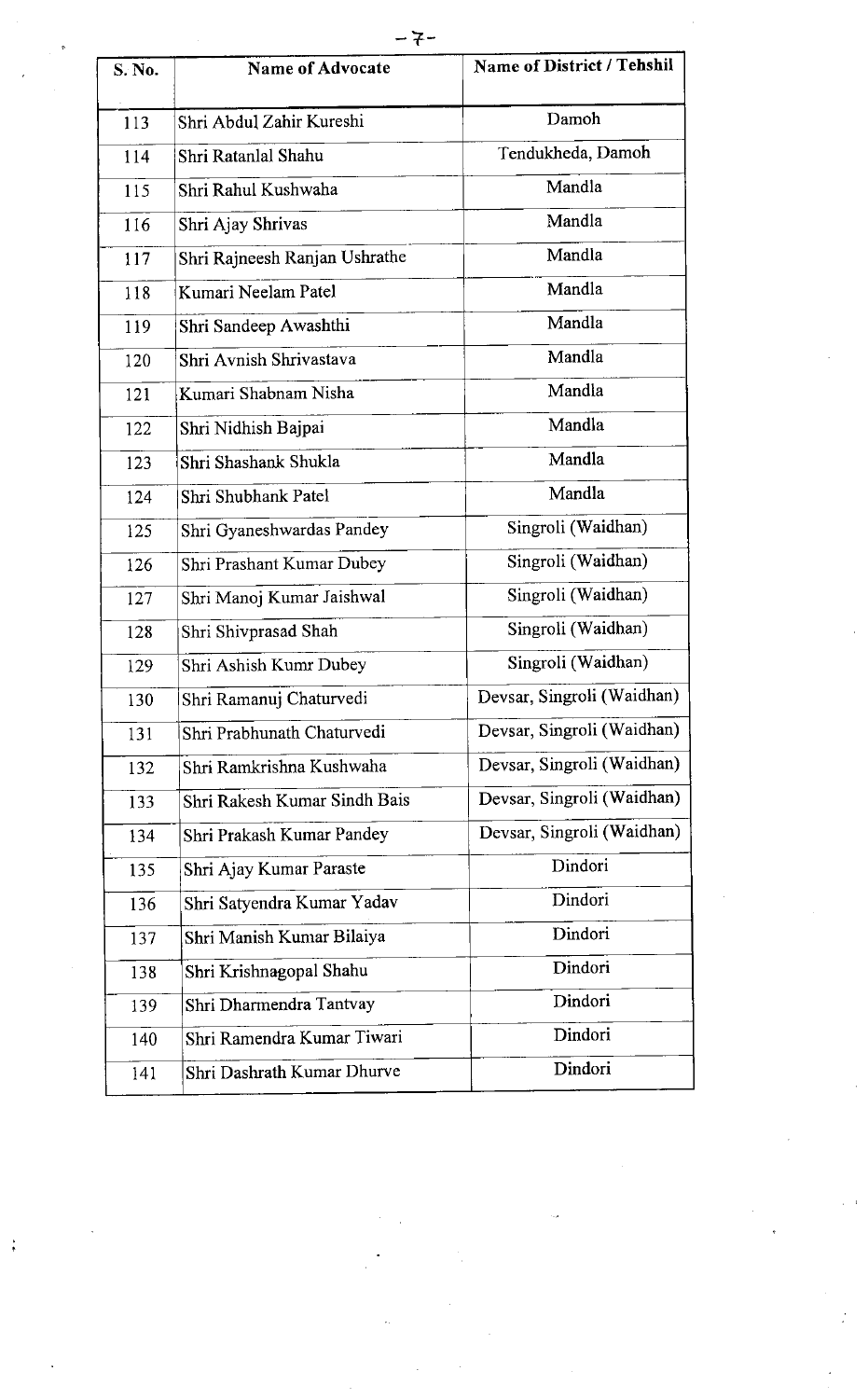| <b>S. No.</b> | <b>Name of Advocate</b>   | <b>Name of District / Tehshil</b> |
|---------------|---------------------------|-----------------------------------|
| 142           | Smt. Sandhya Dhurve       | Dindori                           |
| 143           | Shri Kalika Nagwanshi     | Dindori                           |
| 144           | Shri Gambhirdas Mahant    | Dindori                           |
| 145           | Shri Ashish Agrawal       | Jabalpur                          |
| 146           | Shri Arun Mishra          | Jabalpur                          |
| 147           | Shri Mukesh Patkar        | Jabalpur                          |
| 148           | Smt. Madhu Rana           | Jabalpur                          |
| 149           | Shri Abhishekh Acharya    | Jabalpur                          |
| 150           | Shri Abhay Shahu          | Jabalpur                          |
| 151           | Shri Ajay Dubey           | Jabalpur                          |
| 152           | Shri Mukesh Pandey        | Jabalpur                          |
| 153           | Smt. Manju Singh          | Jabalpur                          |
| 154           | Smt. Lata Thakur          | Jabalpur                          |
| 155           | Smt. Roopa Pandey         | Jabalpur                          |
| 156           | Shri Sheetal Prasad Patel | Jabalpur                          |
| 157           | Shri Dharmendra Patel     | Jabalpur                          |
| 158           | Shri Mukesh Kushwaha      | Jabalpur                          |
| 159           | Shri Ankit Chaurasia      | Jabalpur                          |
| 160           | Shri Ashish Rajak         | Jabalpur                          |
| 161           | Shri Varun Dwivedi        | Jabalpur                          |
| 162           | Smt. Papiya Das           | Jabalpur                          |
| 163           | Shri Mohammad Sabir Khan  | Narsinghpur                       |
| 164           | Shri Durgesh Gupta        | Narsinghpur                       |
| 165           | Shri Nitin Gupta          | Narsinghpur                       |
| 166           | Shri Abhishekh Sharma     | Narsinghpur                       |
| 167           | Shri Jagdish Shahu        | Narsinghpur                       |
| 168           | Shri Praphull Upadhyay    | Narsinghpur                       |
| 169           | Shri Gaurishankar Birtiya | Narsinghpur                       |
| 170           | Shri Krashnakant Shahu    | Narsinghpur                       |